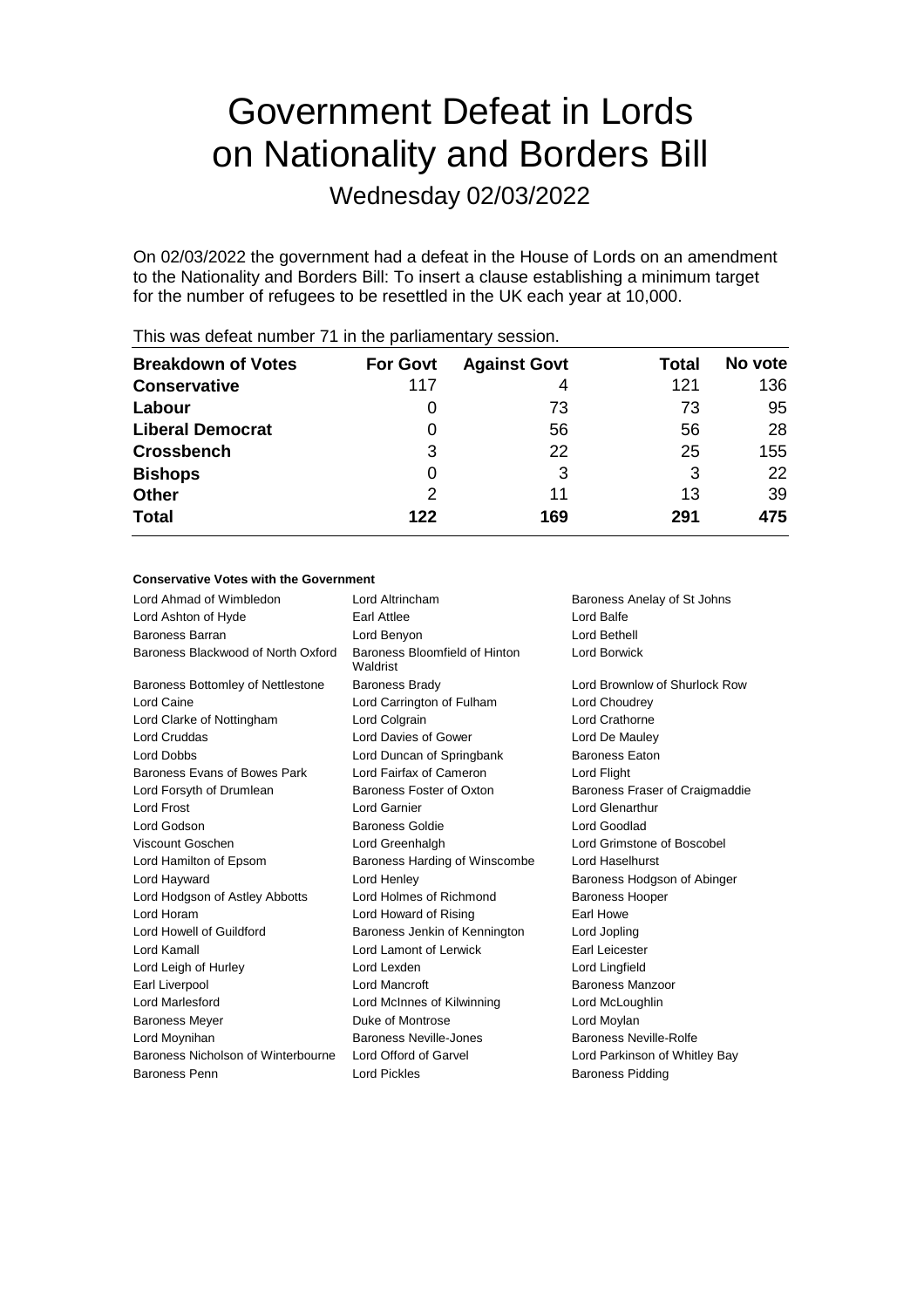Lord Porter of Spalding **Lord Randall of Uxbridge** Baroness Rawlings Lord Taylor of Holbeach Viscount Trenchard Lord Wolfson of Tredegar Lord Young of Cookham Viscount Younger of Leckie

Lord Reay **Baroness Redfern** Exercise and Risby<br>
Baroness Sanderson of Welton Lord Sarfraz<br>
Lord Robathan **Baroness Sanderson of Welton** Lord Sarfraz Baroness Sanderson of Welton Lord Sassoon Baroness Sater Baroness Seccombe Lord Selkirk of Douglas Lord Sharpe of Epsom Lord Sheikh Lord Sherbourne of Didsbury Earl Shrewsbury Lord Smith of Hindhead Baroness Stedman-Scott Lord Sterling of Plaistow Lord Stewart of Dirleton Baroness Stowell of Beeston Lord Strathcarron Communist Baroness Sugg<br>
Lord Taylor of Holbeach Cliscount Trenchard Corp Lord True Baroness Vere of Norbiton Baroness Verma Lord Wei Lord Wharton of Yarm Lord Willetts Baroness Williams of Trafford

#### **Conservative Votes against the Government**

Baroness Warsi

Lord Cormack **Lord Polak Corporation** Lord Polak **Baroness Stroud** 

# **Labour Votes with the Government**

## **Labour Votes against the Government**

Baroness Adams of Craigielea Lord Anderson of Swansea Baroness Andrews Baroness Bakewell **Baroness Blake of Leeds** Lord Berkeley **Baroness Blake of Leeds** Baroness Blower **Lord Blunkett** Lord Bunkett **Lord Boateng** Lord Bradley Lord Browne of Ladyton Lord Campbell-Savours Lord Cashman Baroness Chakrabarti Lord Coaker Lord Collins of Highbury Baroness Corston Lord Davies of Brixton Lord Dubs Lord Elder Lord Foulkes of Cumnock Baroness Gale **Baroness Golding** Baroness Golding **Lord Hacking** Lord Hain Lord Harris of Haringey Baroness Hayman of Ullock Baroness Hayter of Kentish Town Baroness Healy of Primrose Hill Lord Hendy Baroness Henig Lord Howarth of Newport Lord Hunt of Kings Heath Baroness Jones of Whitchurch Lord Kennedy of Southwark Baroness Kennedy of The Shaws Lord Khan of Burnley Baroness Kingsmill Lord Knight of Weymouth Baroness Lawrence of Clarendon Lord Layard **Baroness Lister of Burtersett** Baroness Mallalieu Lord Maxton Lord McAvoy Baroness McIntosh of Hudnall Lord McNicol of West Kilbride Baroness Merron Lord Murphy of Torfaen **Baroness Nye** Baroness Osamor Baroness Pitkeathley Lord Ponsonby of Shulbrede Baroness Ramsay of Cartvale Baroness Ritchie of Downpatrick Lord Robertson of Port Ellen Lord Rosser Baroness Royall of Blaisdon Baroness Sherlock Lord Sikka Baroness Smith of Basildon Viscount Stansgate Baroness Taylor of Bolton Lord Tomlinson **Lord Touhig Lord Touhig Lord Triesman** Lord Tunnicliffe Lord Watson of Invergowrie Lord Watts Lord Winston **Lord Wood of Anfield** Baroness Young of Old Scone Lord Young of Norwood Green

#### **Liberal Democrat Votes with the Government**

#### **Liberal Democrat Votes against the Government**

Lord Addington Lord Alderdice Lord Allan of Hallam Baroness Bakewell of Hardington Mandeville Baroness Brinton Lord Bruce of Bennachie Lord Burnett Baroness Burt of Solihull Lord Campbell of Pittenweem Lord Clement-Jones Lord Dholakia Baroness Featherstone Lord Foster of Bath Lord Goddard of Stockport **Baroness Grender** Baroness Hamwee Baroness Harris of Richmond Baroness Humphreys Cord Hussain

Lord Beith **Baroness Benjamin**